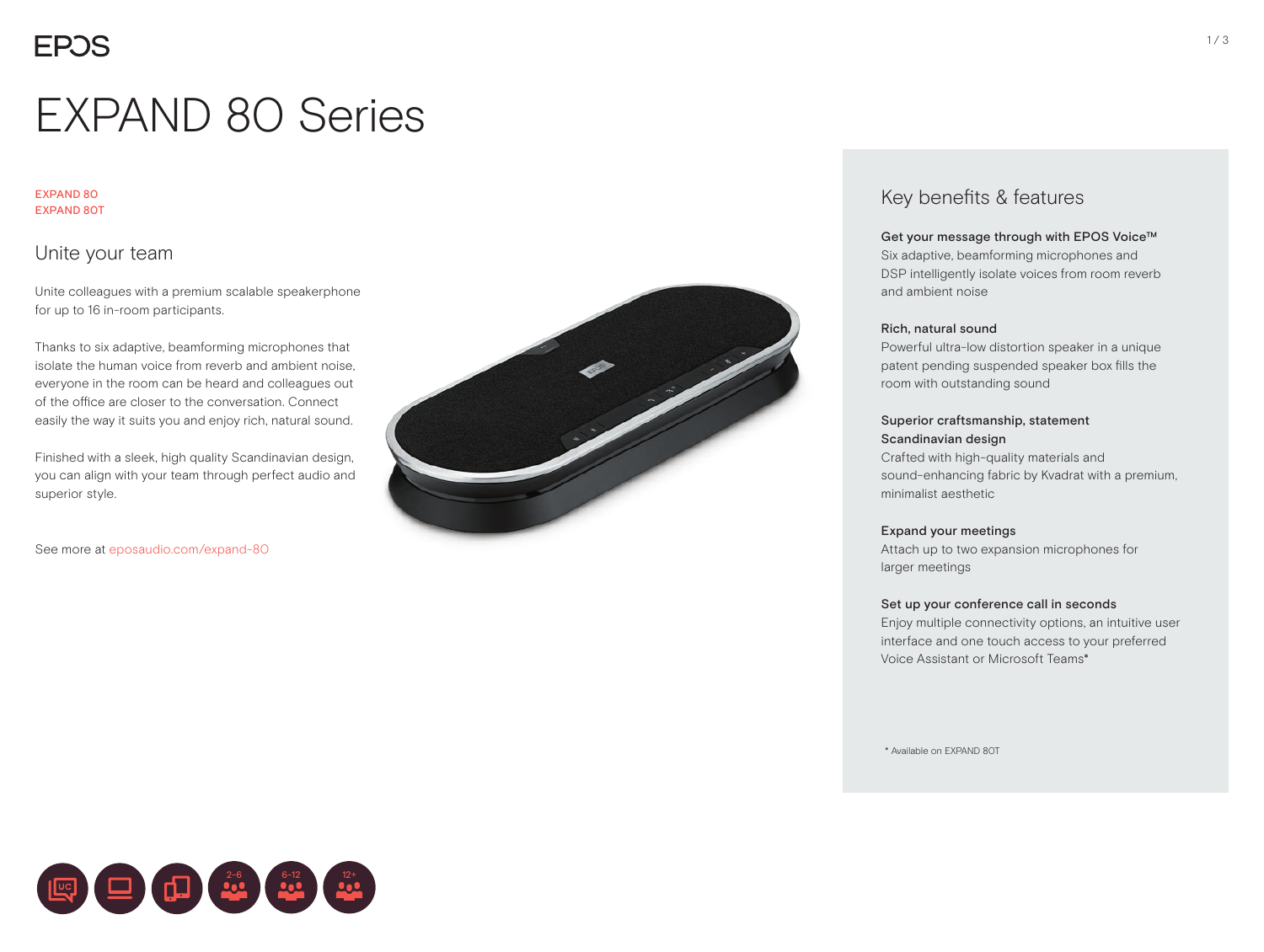## EXPAND 80 Series

### Product data

## General Color Black and silver Speakerphone weight 980 g / 34.57 oz Speakerphone dimensions 315.6 (L) x 118.6 (W) x 46.1 mm (H) 12.4 (L) x 4.7 (W) x 1.8 in (H) Supported operating systems Windows and Mac Warranty 2 years 2 years Audio EPOS Voice™ technology For a clear and natural listening experience. Beamforming digital For a clear and natural listening experience. Beamforming digital MEMS omnidirectional microphones (6 microphones) Microphone **6** digital MEMS omnidirectional microphones Microphone frequency response 150 - 7,500 Hz Microphone coverage 360 degrees Speaker type Neodymium ring magnet speaker (magnet mass: 42 g / 1,48 oz) Speaker frequency response 50 – 7,500 Hz (communication) 50 – 20,000 Hz (audio streaming) Music-Audio performance Rich and authentic music reproduction through powerful ultra-low distortion speaker with dynamic equalizer and bass enhancement in a unique patent pending suspended speaker box. Max Sound Pressure 85 dB Communication-Audio performance Exceptional conversation experience with excellent speech intelligibility and double-talk performance, even in challenging environments. Achieved through a highly advanced beamforming and echo cancelling system.

Speaker box Highly rigid and well damped speaker chamber isolated from the remaining construction via a unique patent pending vibration cancelling suspension.

 $\overline{\phantom{a}}$ 

 $\frac{1}{2}$ 

 $\sim$ 

| Fabric                     | The Kvadrat fabric is specifically selected for its resonance<br>damping abilities ensuring highs without sharp peaks and lows<br>with superior responsiveness. Overall this contributes to a smooth<br>sounding system providing voices with warmth and clarity.                              |  |  |
|----------------------------|------------------------------------------------------------------------------------------------------------------------------------------------------------------------------------------------------------------------------------------------------------------------------------------------|--|--|
| Kensington lock support    | Supports Kensington lock inside or outside the product for a<br>neat installation. Optimized for combination locks with T-bar<br>interface and wire less than Ø5mm.<br>Recommended locks:<br>Kensington K65020WW<br>Kensington K64674WW (Preset)<br>Kensington K64675WW<br>Kensington K68105WW |  |  |
| <b>Technical</b>           |                                                                                                                                                                                                                                                                                                |  |  |
| Technology                 | Bluetooth <sup>®</sup> Version 5.0, supported profiles:<br>A2DP 1.3.1 + AVCTP 1.4 + AVDTP 1.3 + AVRCP 1.6 + DID 1.3<br>+ GAVDP 1.3 + HFP 1.7 + HSP 1.2 + RFCOMM 1.2                                                                                                                            |  |  |
| Wireless Range             | Up to 25 m / 82 ft                                                                                                                                                                                                                                                                             |  |  |
| <b>LED</b> indicators      | LED indicators EXPAND 80:<br>Volume/mute, Bluetooth <sup>®</sup> , activity                                                                                                                                                                                                                    |  |  |
|                            | LED indicators EXPAND 80T:<br>Volume/mute, Bluetooth <sup>®</sup> , activity, Microsoft Teams notifications                                                                                                                                                                                    |  |  |
| Personal and shared use    | With a choice of automatic or manual reconnection                                                                                                                                                                                                                                              |  |  |
| <b>Content of delivery</b> |                                                                                                                                                                                                                                                                                                |  |  |
| What's in the box          | Bluetooth <sup>®</sup> speakerphone with USB-C cable, BTD 800 USB<br>dongle, power supply unit (universal), USB-C to USB-A adapter,<br>safety guide, quick guide, compliance sheet                                                                                                             |  |  |
| <b>Software</b>            |                                                                                                                                                                                                                                                                                                |  |  |
| <b>EPOS Connect</b>        | Remote call control, firmware updates and settings:<br>eposaudio.com/software-epos-connect                                                                                                                                                                                                     |  |  |
| <b>EPOS Manager</b>        | Manage, update and configure your EPOS audio devices<br>from one location: eposaudio.com/software-epos-manager                                                                                                                                                                                 |  |  |